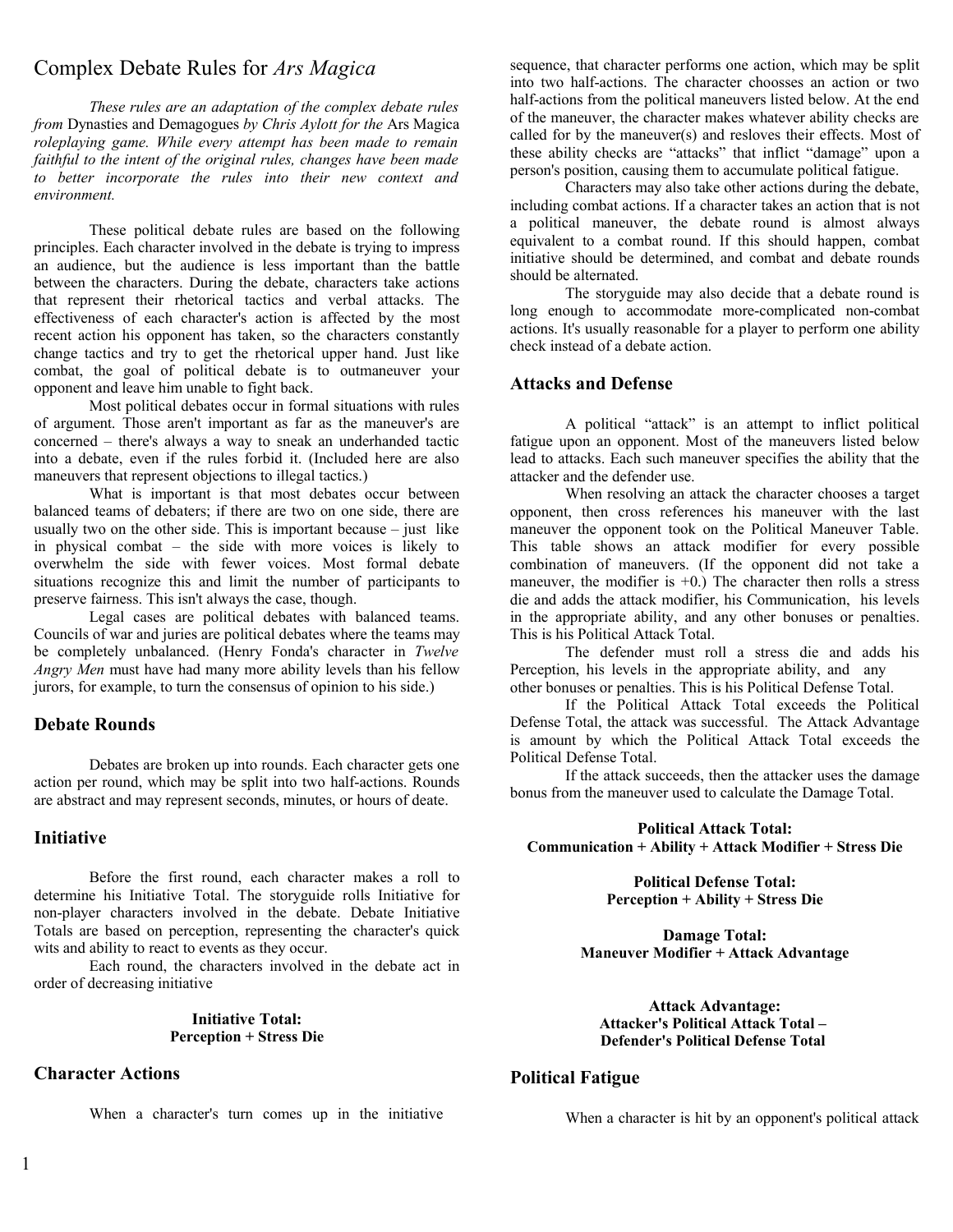and takes damage, he gains one or more levels of political fatigue. Each level of political fatigue below Confident imposes a cumulative –1 penalty on all debate related rolls. The political fatugue levels are Confident  $(+0)$ , Guarded  $(-1)$ , Defensive  $(-2)$ , Uncertain (-3), Wavering (-4), Incoherent (-5), and Speechless.

The number of political fatigue levels the defender gains depends on his Presence, as illustrated in the Damage Table below. Once the defender has been reduced to Speechless he is eliminated from the debate.

# **Damage Table**

| <b>Presence</b> | <b>One Level</b> | <b>Two Levels</b> | <b>Three Levels</b> |
|-----------------|------------------|-------------------|---------------------|
| -4 or Less      |                  | C                 |                     |
| $-3$            | $1-2$            | $3-4$             | 5-6                 |
| $-2$            | $1 - 3$          | $4-6$             | $7-9$               |
| $-1$            | $1 - 4$          | $5 - 8$           | $9 - 12$            |
| $\theta$        | $1-5$            | $6 - 10$          | 11-15               |
| $+1$            | $1-6$            | $7 - 12$          | $13 - 18$           |
| $+2$            | $1 - 7$          | $8 - 14$          | $15 - 21$           |
| $+3$            | 1-8              | $9 - 16$          | 17-24               |

Each further  $+1$  Presence adds  $+1$  to each damage threshhold. For every  $5 +$ Presense of the Damage Total, the defender gains another level of Political Fatigue.

## **Ending the Debate**

There are several ways a political debate can end. The storyguide should choose one that matches the political setting of the game. Keep in mind that none of these methods depend on a specific ammount of time. Because this system is abstract, debate rounds might take five minutes or five hours.

Possible conditions include:

- Only one side has participants still capable of carrying on in the debate. This simulates talking until the group comes to a consensus. It's also possible to end the debate when more than one side remains in play. The debate could end when a certain number of sides or individuals have been eliminated.
- After a set number of rounds. This can simulate a legal case or a formal debate that is meant to end at a specific time. A varian is to end after  $X +$  one die rounds, where X is a set number of rounds. 5 to 10 rounds is a pretty good set length for a debate.
- When all parties agree to end the debate. It's possible to resolve the debate when this happens, but it's more common for the parties to adjourn the debate and resume it later. Each character retains his current political fatigue level until the debate is resumes.
- A debate can also end unexpectedly, usually because one side has stormed out or begins hitting another side with walking sticks. In this situation, the storyguide must decide if the debate is resolved normally or whether it is resolved at all.

# **Resolving the Debate**

If only one side of the debate remains in the debate – whether that side is one or several characters – that side has won.

If more than one side is still in the debate, then each side adds together the number of political fatigue levels it has inflicted on the other side during the debate. The side with the highest total wins the debate.

# Political Maneuvers

The following actions can be used during a political debate. Each of the maneuvers below follows this format:

# Maneuver Name

[A brief summary of the maneuver].

**Attacker Ability:** Which ability is used by the attacker to calculate his Political Attack Total.

**Defender Ability:** Which ability is used by the defender to calculate his Political Defense Total.

**Damage Bonus:** Use this bonus when calculating the damage total for an attack with this maneuver. If this line specifies "No Damage," then this maneuver does not cause damage.

**Length:** Action or Half-Action

**Special:** Any special rules or unusual effects.

### The Big Lie

You wave your laundry list and scream about traitors in the heart of the government. You rave that your opponent is diabolist. Whatever the fib is, it's so outrageous that foolish people believe everything you say.

**Attacker Ability:** Guile

**Defender Ability:** Folk Ken

**Damage Bonus:** +5

**Length:** Action

**Special:** If you fail the attack roll, you must add another botch die to all other rolls you make during this debate. This extra botch die is cumulative with any extra dice aquired through previous failures.

# Build the Argument

You methodically establish each point of your argument and defend it with inexorable logic.

**Attacker Ability:** None

**Defender Ability:** None

**Damage Bonus:** No Damage

# **Length:** Half-Action

**Special:** If your next attack uses the Etiquette or Leadership abilities, it gains  $a +2$  bonus. You can gains multiple bonuses from this maneuver, but the maximum bonus you may accumulate from successive uses of Build the Argument is  $+6$ .

#### Dazzling Rhetoric

Your words soar. You paint castles in the sky for your audience, and they're ready to pack their bags and move in.

**Attacker Ability:** Leadership

**Defender Ability:** Artes Liberales (Rhetoric)

**Damage Bonus:** +3

**Length:** Action

**Special:** You may choose to damage two opponents with this attack. If you choose to do so, calculate separate modifiers for each opponent, adding your Leadership, Communication, and any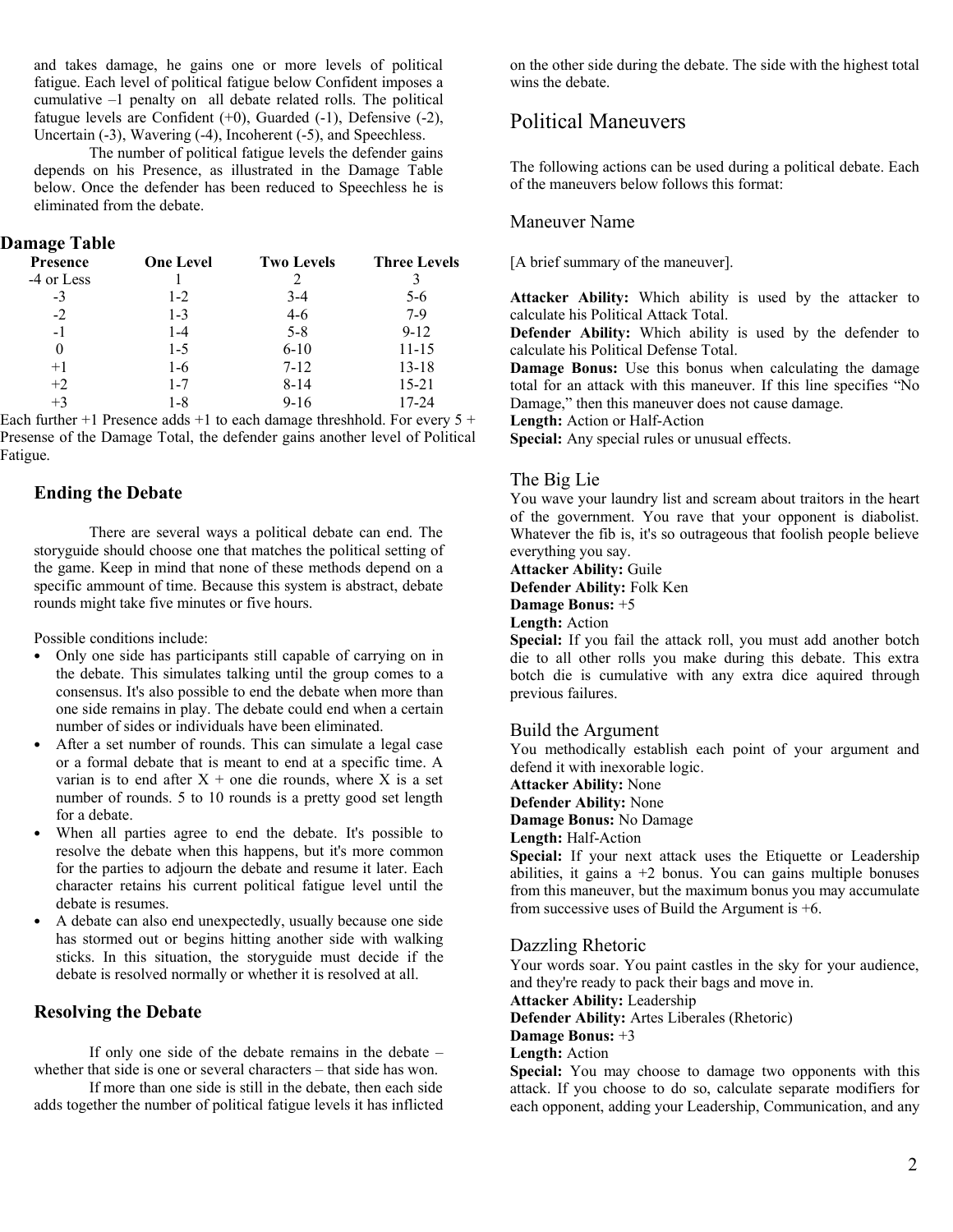other relevant bonuses (including that opponent's last maneuver). Then make a single attack roll and add it to each of the two modifiers to generate two separate results.

# Distracting Patter

You make a series of of quick, nonsensical points, confusing your opponent while you set up your real attack.

**Attacker Ability:** Guile

**Defender Ability:** Folk Ken

**Damage Bonus:** +1

# **Length:** Action

**Special:** Whether or not you succeed in this attack, your first subsequent attack that is not Distracting Patter gains a +2 bonus. You may store up to a  $+6$  bonus with successive uses of Distracting Patter.

Expose Flaw

You uncover a flaw in your opponent's logic. **Attacker Ability:** Etiquette **Defender Ability:** Bargain **Damage Bonus:** +1 **Length:** Half-Action

#### False Authority

You know what you're talking about and have evidence to back up your claims. And you know, with just a little bit of stretching, it does!

**Attacker Ability:** Guile **Defender Ability:** Folk Ken **Damage Bonus:** No Damage **Length:** Action

**Special:** Add you Attack Advantage from this maneuver to your Political Defense Total for the next three attacks directed at you. If you use this ability again before this bonus expires, the most recent result takes precedence.

### Forceful Interrogation

You batter your opponent with questions, seeking to disorient her and expose important information.

**Attacker Ability:** Leadership

**Defender Ability:** Intrigue

# **Damage Bonus:** +2

**Length:** Action

**Special:** If your attack is successful then you may add your Attack Advantage to your next attack against this opponent. If the attack fails, the opponent gains a bonus equal to the amount by which her Political Defense Total exceeds your Political Attack Total to her next attack against you.

### Gentle Persuasion

Using quiet, reasoned arguments, you cajole your opponents and the audience to your side of the debate.

**Attacker Ability:** Etiquette

**Defender Ability:** Bargain

# **Damage Bonus:** +1

# **Length:** Action

**Special:** If this attack causes your opponent to lose gain than one political fatigue level, you lose one political fatigue for each level he gains beyond the first.

## Hint at Consequences

You almost suggest that unpleasantness might result from the foolish course of action that your opponent is suggesting. Not that you'd have anything to do with it, of course.

**Attacker Ability:** Leadership **Defender Ability:** Intrigue **Damage Bonus:** +1 **Length:** Half-Action

#### Humorous Jab

You bedevil your opponent with a quick joke of a witty remark. **Attacker Ability:** Leadership **Defender Ability:** Artes Liberales (Rhetoric) **Damage Bonus:** +1 **Length:** Half-Action

### Invoke Faith

You connect your argument to God or to whatever ideals are worshipped in your society. **Attacker Ability:** Leadership **Defender Ability:** Artes Liberales (Rhetoric) **Damage Bonus:** +2 **Length:** Action **Special:** If you have any Faith Points, you may add them to the

damage bonus to this maneuver.

# Offer Compromise

You find a point of agreement between your position and that of an opponent, then offer to build a greater agreement from that promising beginning.

**Attacker Ability:** Etiquette

**Defender Ability:** Bargain

# **Damage Bonus:** +2

# **Length:** Action

**Special:** You may choose to expend political fatigure levels to improve your Political Attack Total with this maneuver. Each political fatigue level you expend adds a bonus equal to your Etiquette levels to the total.

## Point of Order

You question an opponent's protocol or methodology. This confuses the opponent and delays him as he explains how he is observing correct procedures.

**Attacker Ability:** Artes Liberales (Rhetoric)

**Defender Ability:** Leadership

**Damage Bonus:** No Damage

**Length:** Half-Action

**Special:** If you succeed in your attack, instead of gaining political fatigue levels, your opponent loses his next action.

### Present Evidence

You counter your opponents arguments with hard facts. **Attacker Ability:** Etiquette **Defender Ability:** Bargain **Damage Bonus:** +2 **Length:** Action

# Profound Conclusion

You make a firm point that's impossible to argue with.